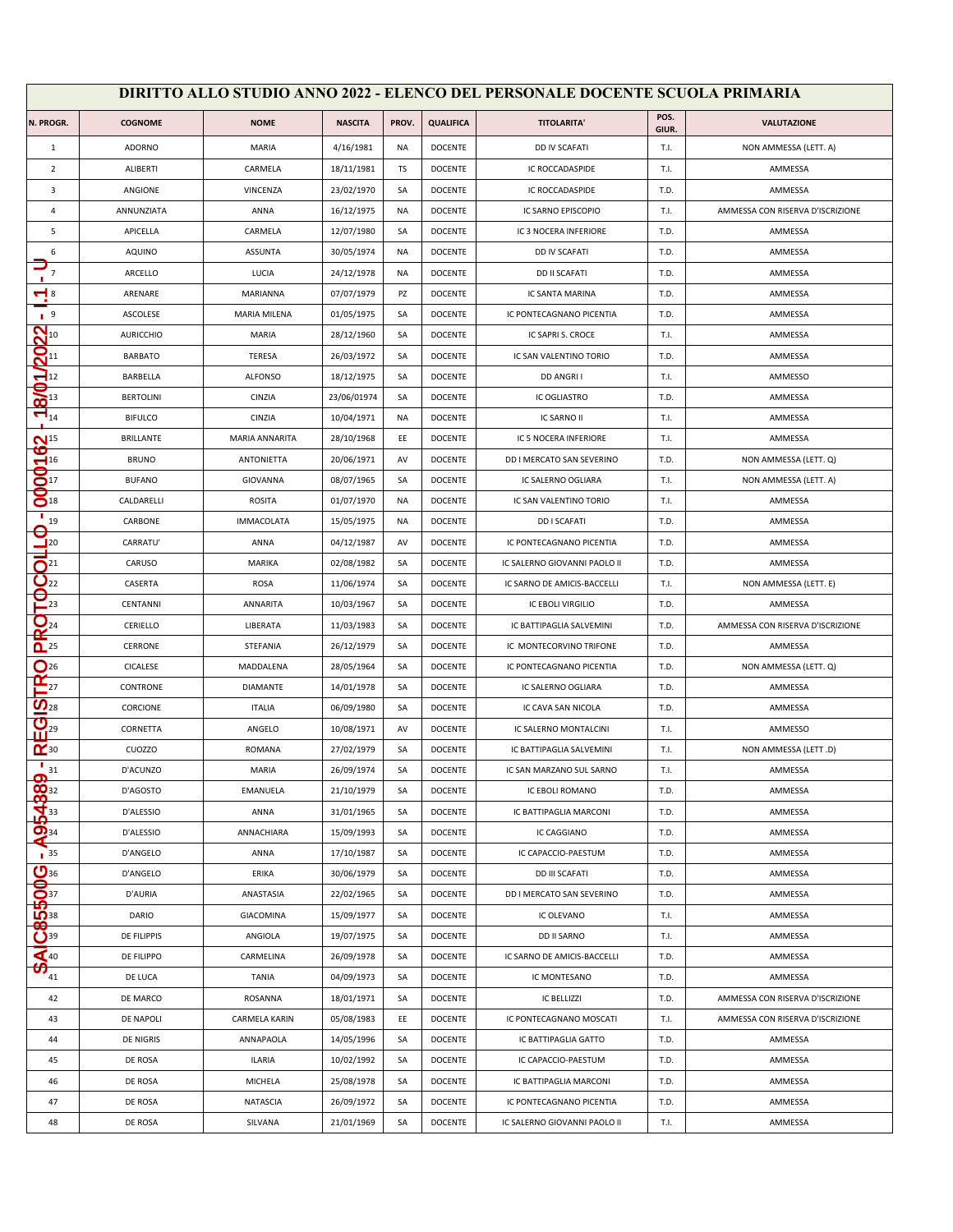| N. PROGR.                                                                                                  | <b>COGNOME</b>      | <b>NOME</b>          | <b>NASCITA</b> | PROV.     | <b>QUALIFICA</b> | <b>TITOLARITA'</b>             | POS.<br>GIUR. | VALUTAZIONE                      |
|------------------------------------------------------------------------------------------------------------|---------------------|----------------------|----------------|-----------|------------------|--------------------------------|---------------|----------------------------------|
| 49                                                                                                         | DEL BELTEMPO        | LUCIA                | 26/06/1981     | SA        | <b>DOCENTE</b>   | IC BATTIPAGLIA GATTO           | T.D.          | AMMESSA                          |
| 50                                                                                                         | <b>DEL CORE</b>     | ORNELLA              | 04/07/1964     | NA        | <b>DOCENTE</b>   | <b>DD I AGROPOLI</b>           | T.I.          | AMMESSA                          |
| 51                                                                                                         | <b>DEL GIORNO</b>   | ROSARIA              | 27/06/1983     | SA        | <b>DOCENTE</b>   | <b>DDIEBOLI</b>                | T.I.          | AMMESSA                          |
| 52                                                                                                         | <b>DELLA CORTE</b>  | ROSARIA              | 23/02/1969     | SA        | <b>DOCENTE</b>   | IC CAVA SANTA LUCIA            | T.I.          | AMMESSA                          |
| 53                                                                                                         | DI BENEDETTO        | TIZIANA              | 11/05/1982     | SA        | <b>DOCENTE</b>   | IC OLEVANO                     | T.I.          | NON AMMESSA (LETT. R)            |
| 54                                                                                                         | DI FILIPPO          | GRAZIA               | 15/04/1976     | SA        | <b>DOCENTE</b>   | IC SARNO AMENDOLA              | T.D.          | AMMESSA                          |
| 55                                                                                                         | DI FIORE            | <b>GIULIANA</b>      | 01/04/1981     | SA        | <b>DOCENTE</b>   | IC SALERNO MEDAGLIE D'ORO      | T.I.          | AMMESSA                          |
| $\mathbf{D}$ 56                                                                                            | DI GIUSEPPE         | MARIA                | 31/12/1979     | SA        | <b>DOCENTE</b>   | IC LANZARA                     | T.I.          | AMMESSA                          |
| 57                                                                                                         | DI LUCCIO           | STEFANIA             | 25/12/1973     | SA        | <b>DOCENTE</b>   | IC CAPACCIO PAESTUM            | T.D.          | AMMESSA                          |
| $\frac{1}{2}$ 58                                                                                           | DI PAOLO            | <b>ALESSIO</b>       | 23/03/1994     | SA        | DOCENTE          | <b>IC BELLIZZI</b>             | T.D.          | AMMESSO CON RISERVA D'ISCRIZIONE |
|                                                                                                            | DI VECE             | ALESSIO              | 22/06/1980     | SA        | DOCENTE          | IC BATTIPAGLIA PENNA           | T.D.          | AMMESSO                          |
| $20^{59}_{61}$                                                                                             | D'URSO              | VALERIA              | 08/01/1977     | NA        | <b>DOCENTE</b>   | IC POSITANO                    | T.D.          | AMMESSA                          |
|                                                                                                            | <b>ESPOSITO</b>     | ANTONIETTA           | 18/04/1974     | SA        | <b>DOCENTE</b>   | IC SAN VALENTINO TORIO         | T.D.          | AMMESSA                          |
| $\mathbf{Q}$ 62                                                                                            | <b>ESPOSITO</b>     | <b>ANTONIO</b>       | 25/02/1962     | SA        | <b>DOCENTE</b>   | <b>IC MAIORI</b>               | T.I.          | AMMESSO                          |
| $\infty$<br>$\sum$ <sup>63</sup>                                                                           | <b>FACENDA</b>      | PALMIRA              | 11/03/1979     | SA        | <b>DOCENTE</b>   | IC BATTIPAGLIA GATTO           | T.D.          | AMMESSA                          |
| $\blacksquare$ 64                                                                                          | FASANO              | <b>FEDERICA</b>      | 30/04/1996     | SA        | <b>DOCENTE</b>   | IC BATTIPAGLIA GATTO           | T.D.          | AMMESSA                          |
| $\mathbf{S}$                                                                                               | <b>FERRAIOLI</b>    | STEFANIA             | 31/07/1979     | SA        | DOCENTE          | IC 1 NOCERA INFERIORE          | T.D.          | AMMESSA                          |
| $\bigcirc$ 66                                                                                              | FERRAIUOLO          | ANNA                 | 02/02/1968     | SA        | DOCENTE          | IC SALERNO MARI                | T.D.          | AMMESSA                          |
| c<br>$\bar{Q}$ 67                                                                                          | FERRARA             | ALICE                | 21/05/1995     | SA        | DOCENTE          | <b>IC VIETRI</b>               | T.D.          | AMMESSA                          |
| 0<br>168                                                                                                   | FERRARA             | ANGELA               | 17/08/1981     | SA        | <b>DOCENTE</b>   | IC MONTECORINO ROVELLA MACCHIA | T.D.          | AMMESSA                          |
| $\mathbf{Q}$ <sub>69</sub>                                                                                 | FERRARA             | ANNA                 | 28/09/1980     | SA        | <b>DOCENTE</b>   | DD GIFFONI VALLE PIANA         | T.D.          | AMMESSA                          |
| $\overline{\mathbf{u}}$ 70                                                                                 | <b>FIERRO</b>       | <b>ANTONIA</b>       | 03/11/1978     | SA        | <b>DOCENTE</b>   | IC CAVA SANTA LUCIA            | T.D.          | AMMESSA                          |
| $\overline{\mathsf{S}}_{\scriptscriptstyle{\frac{1}{2}}}$                                                  | <b>FLAUTO</b>       | PAOLA                | 29/12/1978     | SA        | <b>DOCENTE</b>   | <b>IC BARONISSI</b>            | T.D.          | AMMESSA                          |
| $\bar{O}$ <sub>72</sub>                                                                                    | <b>FORLENZA</b>     | CONCETTA             | 01/02/1994     | SA        | <b>DOCENTE</b>   | IC PONTECAGNANO PICENTIA       | T.D.          | AMMESSA                          |
| O <sup>73</sup>                                                                                            | FRESOLONE           | <b>TANIA</b>         | 24/05/1982     | SA        | <b>DOCENTE</b>   | <b>DD I AGROPOLI</b>           | T.I.          | AMMESSA                          |
| $\alpha_{74}$                                                                                              | GENOVESE            | ROSARIA              | 05/02/1982     | SA        | <b>DOCENTE</b>   | IC SAN VALENTINO TORIO         | T.D.          | AMMESSA                          |
| <u>ռ</u><br>$^{75}$                                                                                        | <b>GIANNATTASIO</b> | MARIAFELICIA         | 12/11/1965     | SA        | DOCENTE          | IC MONTECORVINO PUGLIANO       | T.D.          | AMMESSA                          |
| 0                                                                                                          | GRIECO              | CLAUDIA              | 29/01/1975     | <b>NA</b> | DOCENTE          | IC 5 NOCERA INFERIORE          | T.D.          | AMMESSA                          |
|                                                                                                            | GRIMALDI            | MARIAROSARIA         | 08/11/1994     | SA        | DOCENTE          | <b>DD III SCAFATI</b>          | T.D.          | AMMESSA                          |
| <b>REGISTRO</b>                                                                                            | <b>GUARINO</b>      | ALESSANDRA           | 06/03/1979     | NA        | <b>DOCENTE</b>   | IC SAN MARZANO SUL SARNO       | T.D.          | AMMESSA                          |
|                                                                                                            | GUIDA               | CRESCENZA            | 13/12/1978     | CE        | <b>DOCENTE</b>   | DD IV SCAFATI                  | T.I.          | AMMESSA                          |
| 180                                                                                                        | <b>GUBITOSI</b>     | ROSA                 | 27/10/1981     | SA        | DOCENTE          | D.D. GIFFONI VALLE PIANA       | T.I.          | AMMESSA                          |
|                                                                                                            | <b>IACOVINO</b>     | MARIAGRAZIA          | 02/03/1982     | SA        | <b>DOCENTE</b>   | IC BATTIPAGLIA PENNA           | T.D.          | AMMESSA CON RISERVA D'ISCRIZIONE |
|                                                                                                            | <b>IULIANO</b>      | ROSILENA             | 04/12/1977     | SA        | DOCENTE          | IC ALBANELLA                   | T.D.          | AMMESSA                          |
|                                                                                                            | <b>IZZO</b>         | ELENA                | 06/08/1977     | <b>NA</b> | <b>DOCENTE</b>   | IC SALERNO CALCEDONIA          | T.D.          | AMMESSA CON RISERVA D'ISCRIZIONE |
| <b>sige de de la de la de la de la de la de la de la de la de la de la de la de la de la de la de la d</b> | <b>IZZO</b>         | <b>MIRIAM</b>        | 08/09/1993     | SA        | <b>DOCENTE</b>   | <b>DD III PAGANI</b>           | T.D.          | AMMESSA                          |
| T                                                                                                          | LA ROCCA            | <b>FEDERICA</b>      | 09/08/1984     | SA        | <b>DOCENTE</b>   | IC PONTECAGNANO FONSECA        | T.D.          | AMMESSA                          |
| ္ဗီ ျွဳိ ေျွဳိ႔<br><mark>ခုပံစုဒ္နေဒသူ၊ ပ</mark> ုဇ္                                                       | LA VIA              | <b>BARBARA</b>       | 07/08/1973     | SA        | <b>DOCENTE</b>   | EBOLI I                        | T.I.          | AMMESSA                          |
|                                                                                                            | LAMBERTI            | ANNA                 | 26/10/1975     | SA        | <b>DOCENTE</b>   | IC SALERNO GIOVANNI PAOLO II   | T.D.          | NON AMMESSA (LETT. Q)            |
|                                                                                                            | LANDI               | ANGELINA             | 25/06/1971     | SA        | DOCENTE          | <b>IC LANCUSI</b>              | T.D.          | AMMESSA                          |
|                                                                                                            | LEO                 | <b>MARIA ROTILIA</b> | 12/09/1973     | NU        | <b>DOCENTE</b>   | IC SANT'EGIDIO M.A.            | T.D.          | AMMESSA                          |
|                                                                                                            | LEO                 | <b>TANYA</b>         | 09/03/1983     | SA        | <b>DOCENTE</b>   | IC SALERNO GIOVANNI PAOLO II   | T.D.          | AMMESSA                          |
| 91                                                                                                         | LEPORE              | <b>GIUSEPPINA</b>    | 16/01/1976     | SA        | DOCENTE          | IC BATTIPAGLIA MARCONI         | T.D.          | AMMESSA                          |
| 92                                                                                                         | <b>LIAMBO</b>       | RITA                 | 07/02/1958     | SA        | DOCENTE          | IC BATTIPAGLIA PENNA           | T.D.          | AMMESSA                          |
| 93                                                                                                         | LIGUORI             | ERICA                | 29/12/1996     | SA        | <b>DOCENTE</b>   | IC SAN VALENTINO TORIO         | T.D.          | AMMESSA                          |
| 94                                                                                                         | LIGUORI             | MARILENA             | 19/09/1983     | SA        | <b>DOCENTE</b>   | DD II MERCATO SAN SEVERINO     | T.D.          | AMMESSA                          |
| 95                                                                                                         | LUCIANO             | DANIELA              | 13/03/1972     | SA        | <b>DOCENTE</b>   | IC CAVA DON BOSCO              | T.D.          | AMMESSA CON RISERVA D'ISCRIZIONE |
| 96                                                                                                         | MAGLIANO            | <b>TANJA</b>         | 29/10/1996     | SA        | DOCENTE          | IC PONTECAGNANO PICENTIA       | T.D.          | AMMESSA                          |
| 97                                                                                                         | MALAFRONTE          | LUCIA                | 22/06/1981     | SA        | DOCENTE          | DD IV SCAFATI                  | T.D.          | AMMESSA                          |
| 98                                                                                                         | MANCONE             | <b>FILOMENA</b>      | 04/06/1981     | <b>NA</b> | <b>DOCENTE</b>   | IC SARNO EPISCOPIO             | T.I.          | AMMESSA                          |
|                                                                                                            |                     |                      |                |           |                  |                                |               |                                  |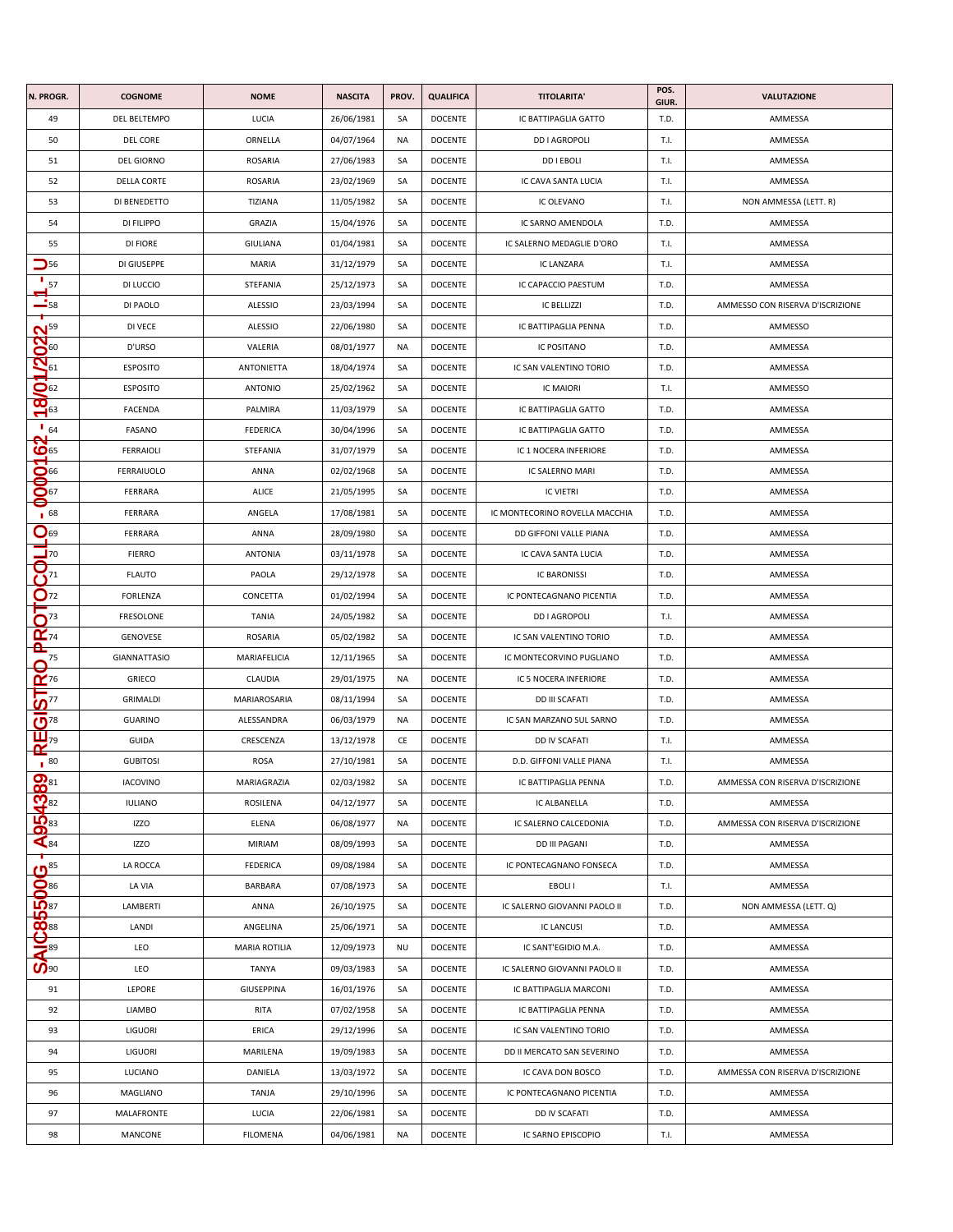| N. PROGR.                                   | <b>COGNOME</b>         | <b>NOME</b>          | <b>NASCITA</b> | PROV. | <b>QUALIFICA</b> | <b>TITOLARITA'</b>              | POS.<br>GIUR. | VALUTAZIONE                      |
|---------------------------------------------|------------------------|----------------------|----------------|-------|------------------|---------------------------------|---------------|----------------------------------|
| 99                                          | <b>MARTINO</b>         | ANGELA               | 24/06/1976     | SA    | <b>DOCENTE</b>   | IC POSITANO                     | T.D.          | AMMESSA                          |
| 100                                         | MAZZOCCHI              | SUEVA                | 27/02/1962     | SA    | <b>DOCENTE</b>   | <b>IC EBOLI VIRGILIO</b>        | T.I.          | AMMESSA                          |
| 101                                         | MECCARIELLO            | ANTONELLA            | 19/11/1973     | SA    | <b>DOCENTE</b>   | <b>IC CONTURSI</b>              | T.I.          | AMMESSA                          |
| 102                                         | MEMOLI                 | SAVERIO              | 01/04/1966     | SA    | <b>DOCENTE</b>   | DD II MERCATO SAN SEVERINO      | T.I.          | AMMESSO                          |
| 103                                         | MIALE                  | ALBA                 | 23/12/1966     | SA    | DOCENTE          | CPIA SALERNO                    | T.I.          | AMMESSA                          |
| 104                                         | <b>MIGLIORINO</b>      | GIUSEPPINA           | 21/04/1977     | SA    | <b>DOCENTE</b>   | IC TORRE ORSAIA                 | T.D.          | AMMESSA                          |
| 105                                         | MINIERI                | MARA                 | 22/07/1970     | SA    | DOCENTE          | IC SALERNO BARRA                | T.D.          | AMMESSA                          |
| $\Box$ 106                                  | MONTIERI               | SARA                 | 05/08/1978     | SA    | <b>DOCENTE</b>   | IC SALERNO VICINANZA            | T.D.          | AMMESSA                          |
| 107                                         | MUCCIOLO               | <b>BIANCA</b>        | 24/06/1976     | SA    | <b>DOCENTE</b>   | IC OLEVANO                      | T.I.          | AMMESSA                          |
| $\frac{1}{208}$                             | <b>MURINO</b>          | <b>VERONICA</b>      | 24/01/1982     | SA    | <b>DOCENTE</b>   | IC PELLEZZANO                   | T.I.          | AMMESSA                          |
| $\mathbf{N}^{109}$                          | <b>NAIMOLI</b>         | CINZIA               | 23/11/1970     | SA    | DOCENTE          | IC SCAFATI FALCO                | T.D.          | AMMESSA                          |
| $\frac{\dot{Q}_{10}}{Q_{11}}$               | NESE                   | ANELLINA             | 16/11/1981     | SA    | <b>DOCENTE</b>   | IC CASALVELINO                  | T.D.          | AMMESSA                          |
|                                             | NESE                   | ROSA ANNA            | 04/07/1968     | SA    | <b>DOCENTE</b>   | IC SALA CONSILINA               | T.I.          | AMMESSA                          |
| $\mathbf{Q}_{112}$                          | NICODEMO               | <b>INES CRISTINA</b> | 13/06/1981     | SA    | <b>DOCENTE</b>   | IC 2 NOCERA INFERIORE           | T.D.          | AMMESSA                          |
| $\infty$<br>$\sum$ 113                      | OLIVA                  | VALENTINA            | 14/02/1975     | SA    | DOCENTE          | IC ROCCAPIEMONTE                | T.I.          | AMMESSA                          |
| $\mathbf{I}_{114}$                          | OLIVIERI               | ANNA MARIA           | 18/06/1959     | SA    | <b>DOCENTE</b>   | IC TORRE ORSAIA                 | T.I.          | AMMESSA                          |
| $O$ 115                                     | PADOVANO               | MARIA                | 08/07/1969     | SA    | <b>DOCENTE</b>   | IC ANGRI SMALDONE               | T.I.          | NON AMMESSA (LETT. E)            |
| $\bigcirc$ 116                              | PADOVANO               | SOFIA                | 08/08/1977     | SA    | <b>DOCENTE</b>   | IC ALBANELLA                    | T.I.          | AMMESSA                          |
| $\mathbf{O}$ 117                            | PAGNOTTO               | ANNUNZIATA           | 21/04/1974     | SA    | <b>DOCENTE</b>   | IC BATTIPAGLIA MARCONI          | T.D.          | AMMESSA                          |
| 0<br>$\blacksquare$ 118                     | PALADINO               | VALERIA              | 21/04/1994     | SA    | DOCENTE          | IC FISCIANO LANCUSI             | T.D.          | AMMESSA                          |
| Q <sub>119</sub>                            | PALLADINO              | <b>IVANA</b>         | 30/09/1982     | SA    | <b>DOCENTE</b>   | IC BATTIPAGLIA SALVEMINI        | T.D.          | AMMESSA                          |
| $\Box$ 120                                  | PANNULLO               | GERARDINA            | 29/05/1981     | SA    | <b>DOCENTE</b>   | DD GIFFONI VALLE PIANA          | T.D.          | AMMESSA                          |
| $\frac{1}{\mathbf{C}^{121}}$                | PAOLILLO               | MARIA GRAZIA         | 07/04/1980     | SA    | DOCENTE          | PAGANI I                        | T.D.          | AMMESSA                          |
| O <sub>122</sub>                            | PECORARO               | ANNUNZIATA           | 11/03/1966     | SA    | <b>DOCENTE</b>   | IC SAN MARZANO SUL SARNO        | T.I.          | AMMESSA                          |
| $\mathbf{O}^{123}$                          | PECORARO               | MARIA                | 11/02/1982     | SA    | <b>DOCENTE</b>   | IC BATTIPAGLIA MARCONI          | T.D.          | AMMESSA                          |
| $\overline{\alpha}$ <sub>124</sub>          | PELLEGRINO             | CRISTINA             | 20/11/1990     | SA    | <b>DOCENTE</b>   | IC SALERNO MEDAGLIE D'ORO       | T.D.          | AMMESSA                          |
| உ<br>125                                    | PERRUSO                | TIZIANA              | 14/11/1974     | SA    | DOCENTE          | IC BATTIPAGLIA MARCONI          | T.I.          | AMMESSA                          |
|                                             | PETRILLO               | <b>ENRICA</b>        | 08/02/1976     | EE    | DOCENTE          | DD II SARNO                     | T.I.          | AMMESSA                          |
| $\frac{\mathbf{p}^{126}}{\mathbf{p}^{127}}$ | PETROSINO              | <b>MARIA ROSARIA</b> | 23/11/1995     | BA    | DOCENTE          | IC CAVA DON BOSCO               | T.D.          | AMMESSA                          |
| $\overline{\mathbf{C}}$ <sup>128</sup>      | PIPOLO                 | <b>ILARIA</b>        | 02/09/1980     | SA    | <b>DOCENTE</b>   | IC ROCCADASPIDE                 | T.D.          | AMMESSA                          |
| $\overline{\mathbf{L}_{129}}$               | PISATURO               | RAFFAELLA            | 04/09/1976     | SA    | <b>DOCENTE</b>   | IC PONTECAGNANO FONSECA         | T.D.          | AMMESSA                          |
| $\blacksquare$ 130                          | PISTOCCO               | <b>FILOMENA</b>      | 04/09/1976     | SA    | DOCENTE          | IC MONTECORVINO ROVELLA MACCHIA | T.D.          | AMMESSA                          |
|                                             | POLVERINO              | ANTONELLA            | 11/08/1966     | SA    | DOCENTE          | IC SALERNO BARRA                | T.D.          | AMMESSA                          |
|                                             | RONGA                  | ELISA                | 30/07/1988     | SA    | <b>DOCENTE</b>   | IC SALERNO OGLIARA              | T.D.          | AMMESSA                          |
|                                             | <b>ROSSI</b>           | <b>MARIA ROSARIA</b> | 21/10/1967     | SA    | DOCENTE          | IC SARNO BACCELLI DE AMICIS     | T.D.          | AMMESSA                          |
| <b>AD54389</b>                              | <b>RUSSO</b>           | <b>ASSUNTA</b>       | 15/09/1977     | NA    | <b>DOCENTE</b>   | <b>IC SCAFATI ANARDI</b>        | T.I.          | AMMESSA CON RISERVA D'ISCRIZIONE |
|                                             | RUSSO                  | ELENA                | 28/06/1981     | SA    | <b>DOCENTE</b>   | <b>IC MAIORI</b>                | T.D.          | AMMESSA                          |
|                                             | SABBATO                | GERARDINA            | 29/08/1978     | SA    | DOCENTE          | IC ANGRI SMALDONE               | T.D.          | AMMESSA                          |
|                                             | SAGGESE                | LINDA                | 31/05/1988     | SA    | <b>DOCENTE</b>   | <b>IC LANCUSI</b>               | T.I.          | AMMESSA                          |
|                                             | SAGGIOMO               | CARMELA              | 06/01/1973     | EE    | <b>DOCENTE</b>   | IC CAMEROTA                     | T.I.          | AMMESSA                          |
|                                             | SANSONE CANNAVACCIUOLO | VENERANDA            | 05/05/1970     | SA    | <b>DOCENTE</b>   | IC CASALVELINO                  | T.I.          | AMMESSA                          |
| O <sub>140</sub>                            | SANTONICOLA            | ADELINA              | 17/01/1967     | SA    | <b>DOCENTE</b>   | IC POLLICA                      | T.I.          | AMMESSA                          |
| 141                                         | SARLUCA                | STEFANIA             | 22/02/1969     | SA    | DOCENTE          | IC CASTELLABATE                 | T.I.          | AMMESSA                          |
| 142                                         | SAVARESE               | STEFANIA             | 08/01/1980     | SA    | DOCENTE          | IC CAVA GIOVANNI XXIII          | T.D.          | AMMESSA                          |
| 143                                         | SCANNAPIECO            | GERARDO              | 23/11/1980     | SA    | <b>DOCENTE</b>   | <b>IC SERRE</b>                 | T.D.          | AMMESSO                          |
| 144                                         | SCHIAVONE              | CONCETTA             | 12/06/1983     | SA    | DOCENTE          | IC SARNO EPISCOPIO              | T.D.          | AMMESSA                          |
| 145                                         | SCOTILLO               | ROSA                 | 20/10/1970     | SA    | DOCENTE          | CPIA SALERNO                    | T.I.          | AMMESSA                          |
| 146                                         | SENATORE               | MARIA GIOVANNA       | 08/04/1983     | SA    | DOCENTE          | IC PONTECAGNANO PICENTIA        | T.D.          | AMMESSA                          |
| 147                                         | SENATORE               | ROSA GIUSEPPINA      | 19/03/1968     | SA    | <b>DOCENTE</b>   | IC SAPRI FERRARI                | T.I.          | AMMESSA                          |
| 148                                         | SOLA                   | ROSA                 | 11/02/1980     | AN    | <b>DOCENTE</b>   | IC CASTEL SAN GIORGIO           | T.I.          | AMMESSA                          |
|                                             |                        |                      |                |       |                  |                                 |               |                                  |